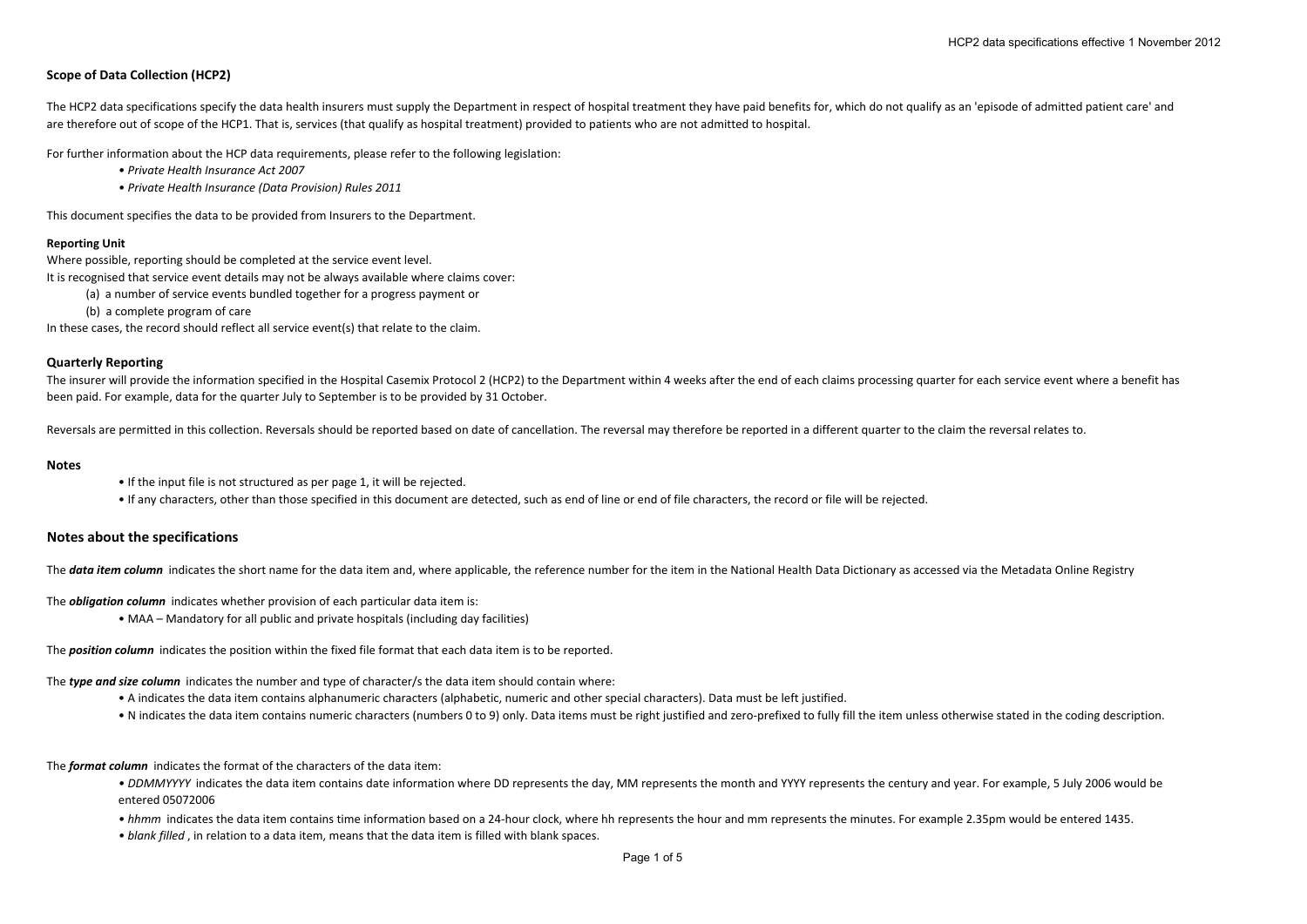- *• zero filled* , in relation to <sup>a</sup> data item, means that the data item is filled with zeros.
- *• zero prefix* means that leading zeros are to be inserted if necessary to ensure that the number of characters in the entry matches the data item size specified for the item.
- *• Charges & Benefits* supply in dollars and cents (omit decimal point) with leading zeros to fully fill item. Negative amounts are permitted for reversals. An entry of 000000000 means that no benefit/charge was recorded.

See the coding description column for any other special formatting requirements.

The *repetition column* indicates the number of times the data item is repeated within the data file.

The coding description column provides the definition for the data item, valid values and any additional information to clarify what data should be reported and how. If a METeOR reference is indicated in the data item column, refer to the National Health Data Dictionary for definition and collection methods.

The *edit rules column* outlines the edit checks the Department will run the data through using the Check-It software. These are split into critical errors where data will be rejected and warnings where data will be identified.

The *error codes column* indicates the error code attributed to each of the edit checks.

#### **Definitions/Acronyms**

In this document:

*hospital* means <sup>a</sup> facility for which there is in force <sup>a</sup> Ministerial declaration that the facility is hospital under subsection 121‐5(6) of the *Private Health Insurance Act 2007* .

hospital treatment is treatment (including the provision of goods and services) provided to a person with the intention to manage a disease, injury or condition, either at a hospital or with direct involvement of the hospital, by either a person who is authorised by a hospital to provide the treatment or under the management or control of such a person (subsection 121-5, Private Health Insurance Act 2007).

Exclusions to hospital treatment (eg treatment provided in an emergency department of a hospital) are specified in the Private Health Insurance (Health Insurance Business) Rules 2010, Part 3, Rule 8. Inclusions to hospital treatment (eg some Chronic Disease Management Programs not involving prevention) are specified in the Private Health Insurance (Health Insurance Business) Rules 2010, Part 3.

*insurer* means a private health insurer.

*NHDD* means the (most current version of the) 'National Health Data Dictionary', accessible via the Metadata Online Registry (METeOR).

*service* is the period reported in the record. It can relate to an individual service event or program, or <sup>a</sup> number of services events covered during the period of <sup>a</sup> claim.

*service event* means an interaction between one or more health care providers with one or more persons for assessment, care, consultation and/or treatment.

*PHIAC* means the Private Health Insurance Administration Council.

CHECK-IT2 is a software application developed by the Department to check and report the compliance of PHDB and HCP data files against the data specifications. It was produced to assist hospitals and health insurers submit correct and timely HCP and PHDB data.

#### **Further information**

For further information about the HCP requirements, please see the following websites:

General information about the data collection, health insurer codes, reports and software

<http://www.health.gov.au/casemix>

List of Hospital provider numbers

[http://www.health.gov.au/internet/main/publishing.nsf/Content/hospitals2.htm](http:///)

Metadata and health dictionary specifications

<http://meteor.aihw.gov.au/content/index.phtml/itemId/181162>

For private health insurance industry information

[http://www.phiac.gov.au](http://www.phiac.gov.au/)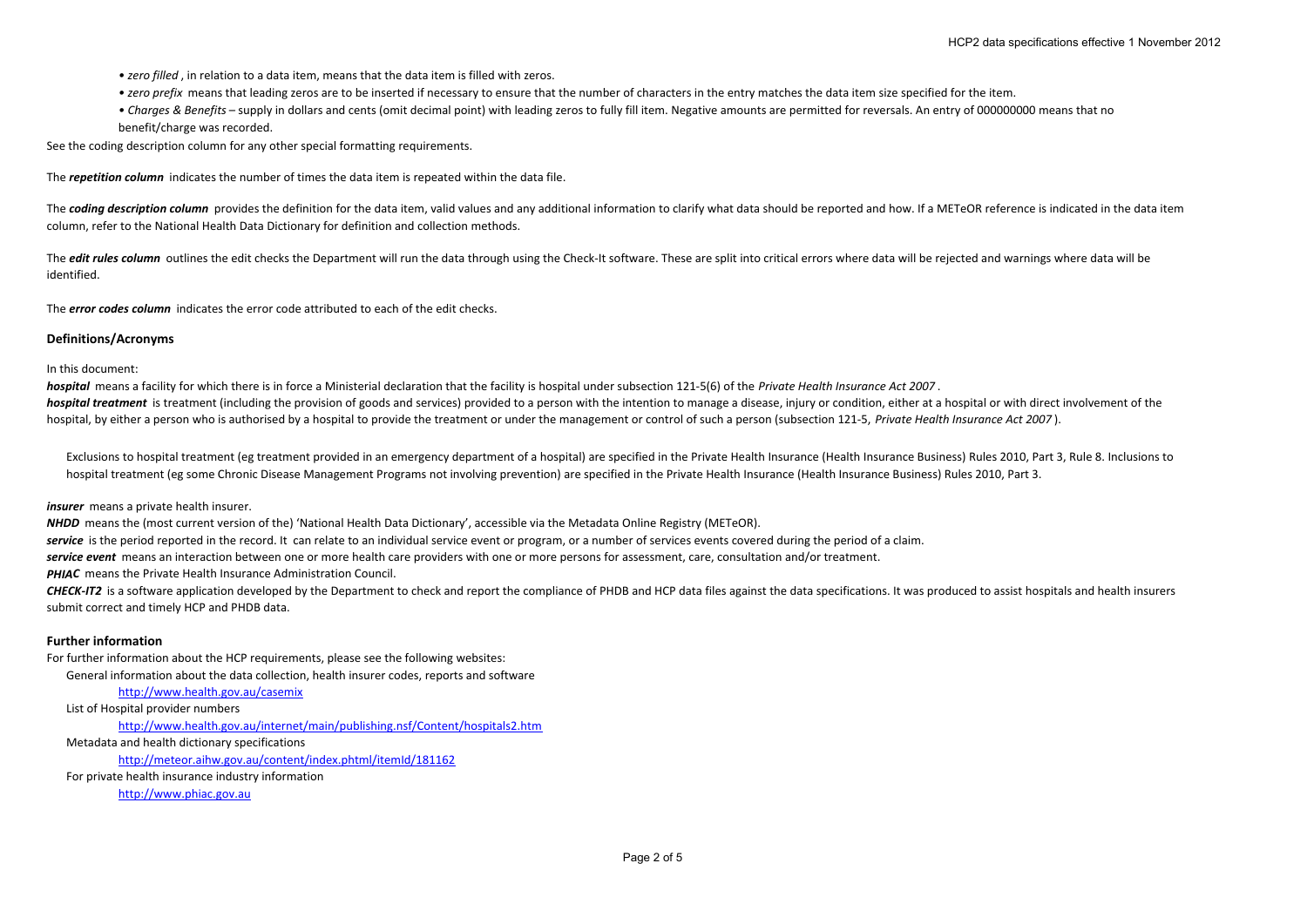| <b>Item</b>                      |                         | <b>Quantity</b>               | Type & size                  | <b>IFormat</b> | Values/description                                                                                                                                                                                                                                                                           |  |
|----------------------------------|-------------------------|-------------------------------|------------------------------|----------------|----------------------------------------------------------------------------------------------------------------------------------------------------------------------------------------------------------------------------------------------------------------------------------------------|--|
| <b>IFILE HEADER</b>              |                         | one per physical file of data | A(8)<br>A(3)<br>A(6)<br>N(2) | <b>YYYYMM</b>  | Valid value 'HCPDATA2'<br>Source identifier (INSURER (or other) IDENTIFIER)<br>YEAR-MONTH (last month of the claims processing quarter<br>reported)<br>The number of Insurers' data in this file; valid values 1-99 eg. > 1 if<br>one organisation is reporting multiple affiliated insurers |  |
| May be repeated<br>within a file | <b>IINSURER HEADER</b>  | one per Insurer               | A(1)<br>A(3)<br>A(6)         | <b>YYYYMM</b>  | Valid value 'B'<br><b>IINSURER IDENTIFIER</b><br>YEAR-MONTH (last month of the claims processing quarter<br>reported)                                                                                                                                                                        |  |
|                                  | <b>ISERVICE RECORDS</b> | many per Insurer              | A(112)                       |                | 112 characters; record type of 'O' followed by 111 character record<br>as specified in this document                                                                                                                                                                                         |  |
|                                  | <b>IINSURER TRAILER</b> | one per Insurer               | A(1)<br>A(3)<br>N(6)         |                | Valid Value 'T'<br><b>IINSURER IDENTIFIER</b><br>Number of service episode records                                                                                                                                                                                                           |  |
| <b>FILE TRAILER</b>              |                         | one per physical file of data | A(1)                         |                | Valid value 'Z'                                                                                                                                                                                                                                                                              |  |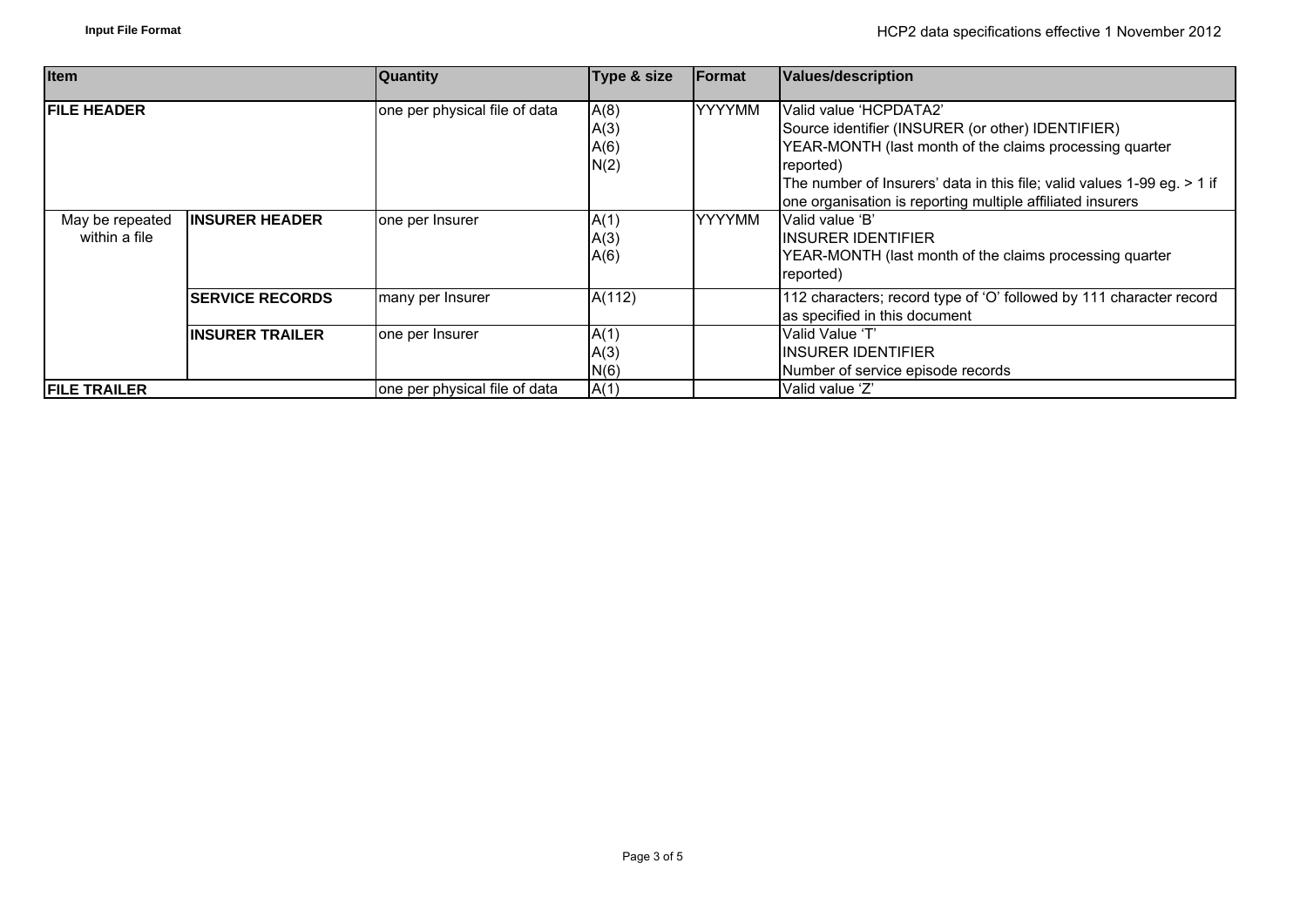| <b>No</b>      | Data Item                | <b>METeOR</b><br>identifier | <b>ECLIPSE</b><br>identifier | Obligation Position Position Type & | <b>Start</b> | <b>End</b> | size  | Format                                                                             | Repetition Coding description                                                                                                                                                                                                                                                                                                                                                                                         | <b>Edit Rules</b>                                                                                           | Error<br>code/s              |
|----------------|--------------------------|-----------------------------|------------------------------|-------------------------------------|--------------|------------|-------|------------------------------------------------------------------------------------|-----------------------------------------------------------------------------------------------------------------------------------------------------------------------------------------------------------------------------------------------------------------------------------------------------------------------------------------------------------------------------------------------------------------------|-------------------------------------------------------------------------------------------------------------|------------------------------|
|                | Insurer identifier       |                             |                              | <b>MAA</b>                          |              | 3          | A(3)  | Left justify                                                                       | Insurer identifier from a list of registered private health insurers.                                                                                                                                                                                                                                                                                                                                                 | Reject record if not a valid Insurer<br>code.                                                               | SE001                        |
| $\overline{2}$ | Person Identifier        |                             |                              | <b>MAA</b>                          |              | 24         | A(21) | Left justify                                                                       | This is an insurer-specific person identifier, unique within an<br>establishment or agency, regardless of any change in<br>membership.<br>This number should be consistently used for each event or<br>episode that a person receives so that a patient's journey can be<br>constructed regardless of place of care.                                                                                                  | Reject record if blank                                                                                      | SE002                        |
| 3              | Provider (hospital) code |                             |                              | <b>MAA</b>                          | 25           | 32         | A(8)  | <b>NNNNNNNA</b>                                                                    | The hospital provider number.<br>Provider number must be 8 characters in length (include leading<br>zeros) and in upper case.<br>"OVERSEAS" = overseas provider<br>Format: 0NNNNNNA                                                                                                                                                                                                                                   | Reject record if not (a valid 8<br>character Commonwealth provider<br>number or 'OVERSEAS').                | SE003                        |
| $\overline{4}$ | Hospital type            |                             |                              | <b>MAA</b>                          | 33           | 33         | N(1)  |                                                                                    | The type of hospital.<br>$1 = public$<br>$2$ = private<br>$3$ = private day facility<br>$4 =$ public day facility                                                                                                                                                                                                                                                                                                     | Reject record if not (1, 2, 3 or 4).<br>Identify if Hospital type does not<br>match provider hospital table | <b>SE004</b><br><b>SW004</b> |
| 5              | Hospital contract status |                             |                              | <b>MAA</b>                          | 34           | 34         | A(1)  |                                                                                    | The payment arrangement the insurer has with the hospital<br>$Y = a$ hospital with which a Insurer has a contract<br>$N = a$ hospital with which the Insurer does not have a contract.<br>$T = a$ hospital is paid under 2nd Tier benefit arrangement<br>B = a hospital is paid under a "Bulk payment" arrangement                                                                                                    | Reject record if not ('Y' or 'N' or 'T' or SE005<br>'B').                                                   |                              |
| 6              | Service charge           |                             |                              | <b>MAA</b>                          | 35           | 43         | N(9)  | Right justify<br>Zero prefix<br>\$\$\$\$\$\$\$cc<br>(omit decimal<br>point)        | The gross charge raised for the service event(s) or program<br>reported in this record provided within the service start and end<br>date.<br>Reversals are permitted and the negative sign must be the first<br>character $-$ eg "-00010000".<br>Zero fill if no amount charged.                                                                                                                                      | Reject record if not numeric                                                                                | <b>SE006</b>                 |
|                | Service benefit          |                             |                              | <b>MAA</b>                          | 44           | 52         | N(9)  | Right justify<br>Zero prefix<br>\$\$\$\$\$\$\$cc<br>(omit decimal<br>point)        | The gross benefit paid for the service event(s) or program reported Reject record if not numeric<br>in this record provided within the service start and end date.<br>Reversals are permitted and the negative sign must be the first<br>character - eg "-00010000".<br>Zero fill if no amount paid (treatment where no benefit is paid is out<br>of scope for the collection, but will not be rejected if supplied). |                                                                                                             | <b>SE007</b>                 |
| 8              | Front end deductible     |                             |                              | <b>MAA</b>                          | 53           | 61         | N(9)  | Right justify<br>Zero prefix<br><b>\$\$\$\$\$\$\$cc</b><br>(omit decimal<br>point) | The amount of Front End Deductible (excess) deducted from the<br>benefit otherwise payable by the Insurer to the hospital.<br>Reversals are permitted and the negative sign must be the first<br>character - eg "-00010000".<br>Zero fill if not applicable.                                                                                                                                                          | Reject record if not numeric                                                                                | <b>SE008</b>                 |
| $\overline{9}$ | Date of birth            | 287007                      |                              | <b>MAA</b>                          | 62           | 69         | A(8)  | DDMMYYYY                                                                           | The date of birth of the person.                                                                                                                                                                                                                                                                                                                                                                                      | Reject record if not in format<br><b>DDMMYYYY</b>                                                           | <b>SE009</b>                 |
| 10             | <b>Sex</b>               | 287316                      |                              | <b>MAA</b>                          | 70           | 70         | N(1)  |                                                                                    | The biological distinction between male and female, as<br>represented by a code.<br>$1 = male$<br>$2 =$ female<br>3 = intersex or indeterminate<br>9 = not stated/inadequately described                                                                                                                                                                                                                              | Reject record if not (1, 2, 3 or 9).                                                                        | SE010                        |
| 11             | Postcode - Australian    | 287224                      |                              | <b>MAA</b>                          | 71           | 74         | N(4)  | Right justify<br>Zero prefix                                                       | The numeric descriptor for a postal delivery area, aligned with<br>locality, suburb or place for the address of a person.<br>9999 = unknown postcode<br>$8888 = 0$ verseas                                                                                                                                                                                                                                            | Reject record if not (a valid<br>Australian postcode or 9999 or<br>8888).                                   | SE011                        |